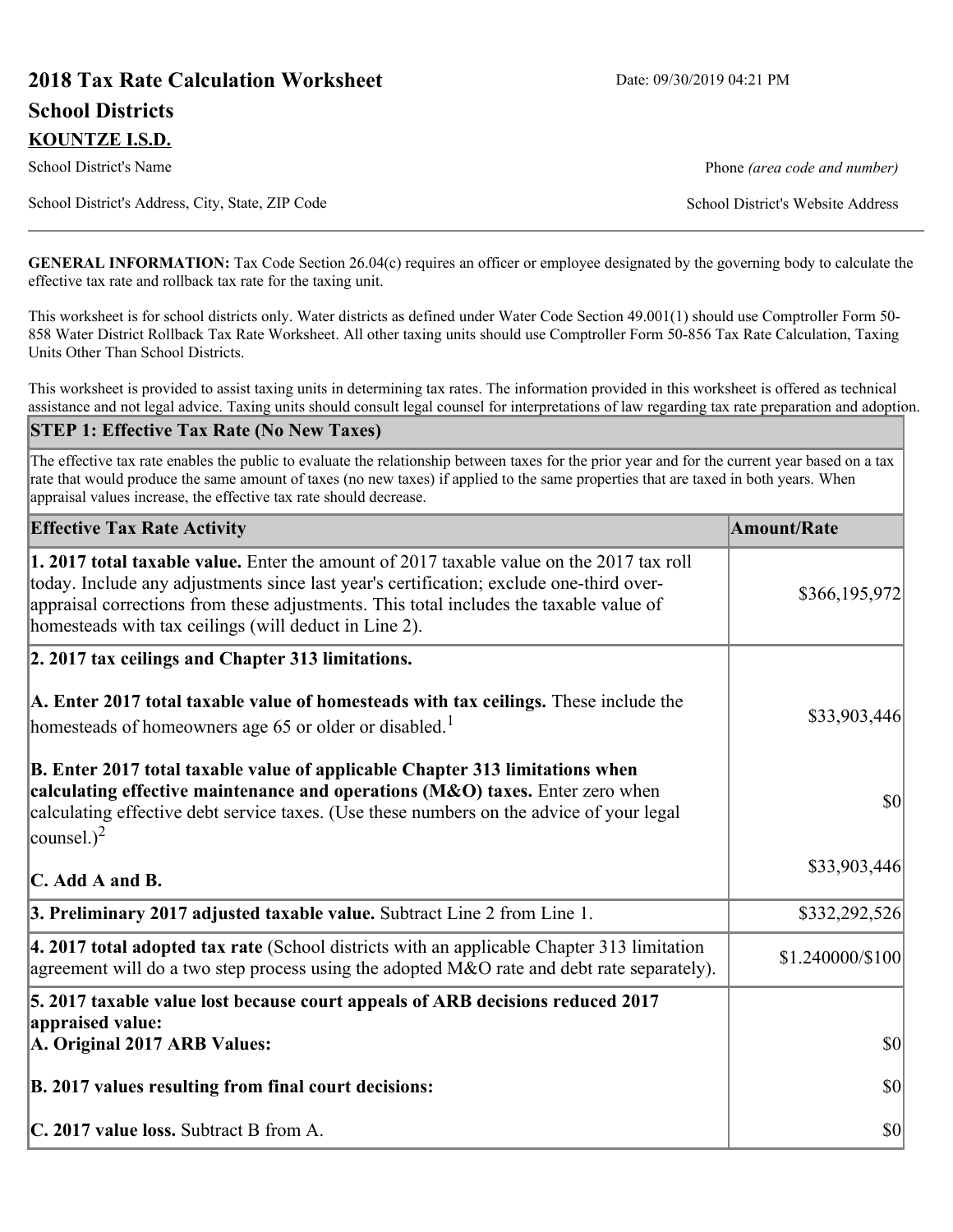| 6. 2017 taxable value, adjusted for court-ordered reductions. Add Line 3 and Line 5C.                                                                                                                                                                                                                                                                                                                                                                        | \$332,292,526 |
|--------------------------------------------------------------------------------------------------------------------------------------------------------------------------------------------------------------------------------------------------------------------------------------------------------------------------------------------------------------------------------------------------------------------------------------------------------------|---------------|
| 7. 2017 taxable value of property in territory the school deannexed after Jan. 1, 2017.<br>Enter the 2017 value of property in deannexed territory.                                                                                                                                                                                                                                                                                                          | $ 10\rangle$  |
| 8. 2017 taxable value lost because property first qualified for an exemption in 2018.<br>Note that lowering the amount or percentage of an existing exemption does not create a new<br>exemption or reduce taxable value. If the school district increased an original exemption, use<br>the difference between the original exempted amount and the increased exempted amount.<br>Do not include value lost due to freeport or goods-in-transit exemptions. |               |
| A. Absolute exemptions. Use 2017 market value:                                                                                                                                                                                                                                                                                                                                                                                                               | \$311,760     |
| <b>B. Partial exemptions.</b> 2018 exemption amount or 2018 percentage exemption times 2017<br>$\vert$ value:                                                                                                                                                                                                                                                                                                                                                | \$2,779,530   |
| C. Value loss. Add A and B.                                                                                                                                                                                                                                                                                                                                                                                                                                  | \$3,091,290   |
| 9. 2017 taxable value lost because property first qualified for agricultural appraisal (1-<br>d or 1-d-1), timber appraisal, recreational/scenic appraisal or public access airport<br>special appraisal in 2018. Use only properties that qualified in 2018 for the first time; do<br>not use properties that qualified in 2017.                                                                                                                            |               |
| A. 2017 market value:                                                                                                                                                                                                                                                                                                                                                                                                                                        | $ 10\rangle$  |
| B. 2018 productivity or special appraised value:                                                                                                                                                                                                                                                                                                                                                                                                             | \$0           |
| C. Value loss. Subtract B from A.                                                                                                                                                                                                                                                                                                                                                                                                                            | \$0           |
| 10. Total adjustments for lost value. Add Lines 7, 8C and 9C.                                                                                                                                                                                                                                                                                                                                                                                                | \$3,091,290   |
| 11. 2017 adjusted taxable value. Subtract Line 10 from Line 6.                                                                                                                                                                                                                                                                                                                                                                                               | \$329,201,236 |
| <b>12. Adjusted 2017 taxes.</b> Multiply Line 4 by Line 11 and divide by \$100.                                                                                                                                                                                                                                                                                                                                                                              | \$4,082,095   |
| [13. Taxes refunded for years preceding tax year 2017. Enter the amount of taxes refunded]<br>by the district for tax years preceding tax year 2017. Types of refunds include court<br>decisions, corrections and payment errors. Do not include refunds for tax year 2017. This<br>line applies only to tax years preceding tax year 2017.                                                                                                                  | \$9,670       |
| 14. Adjusted 2017 taxes with refunds. Add Lines 12 and 13.                                                                                                                                                                                                                                                                                                                                                                                                   | \$4,091,765   |
| <b>15. Total 2018 taxable value on the 2018 certified appraisal roll today.</b> This value<br>includes only certified values and includes the total taxable value of homesteads with tax<br>ceilings (will deduct in Line 17). These homesteads include homeowners age 65 or older or<br>disabled.                                                                                                                                                           |               |
| A. Certified values only: <sup>3</sup>                                                                                                                                                                                                                                                                                                                                                                                                                       | \$373,334,936 |
| <b>B. Pollution control and energy storage exemption:</b> Deduct the value of property<br>exempted for the current tax year for the first time as pollution control or energy storage<br>system property:                                                                                                                                                                                                                                                    | $$-0$         |
| <b>C. Total value.</b> Subtract B from A.                                                                                                                                                                                                                                                                                                                                                                                                                    | \$373,334,936 |
|                                                                                                                                                                                                                                                                                                                                                                                                                                                              |               |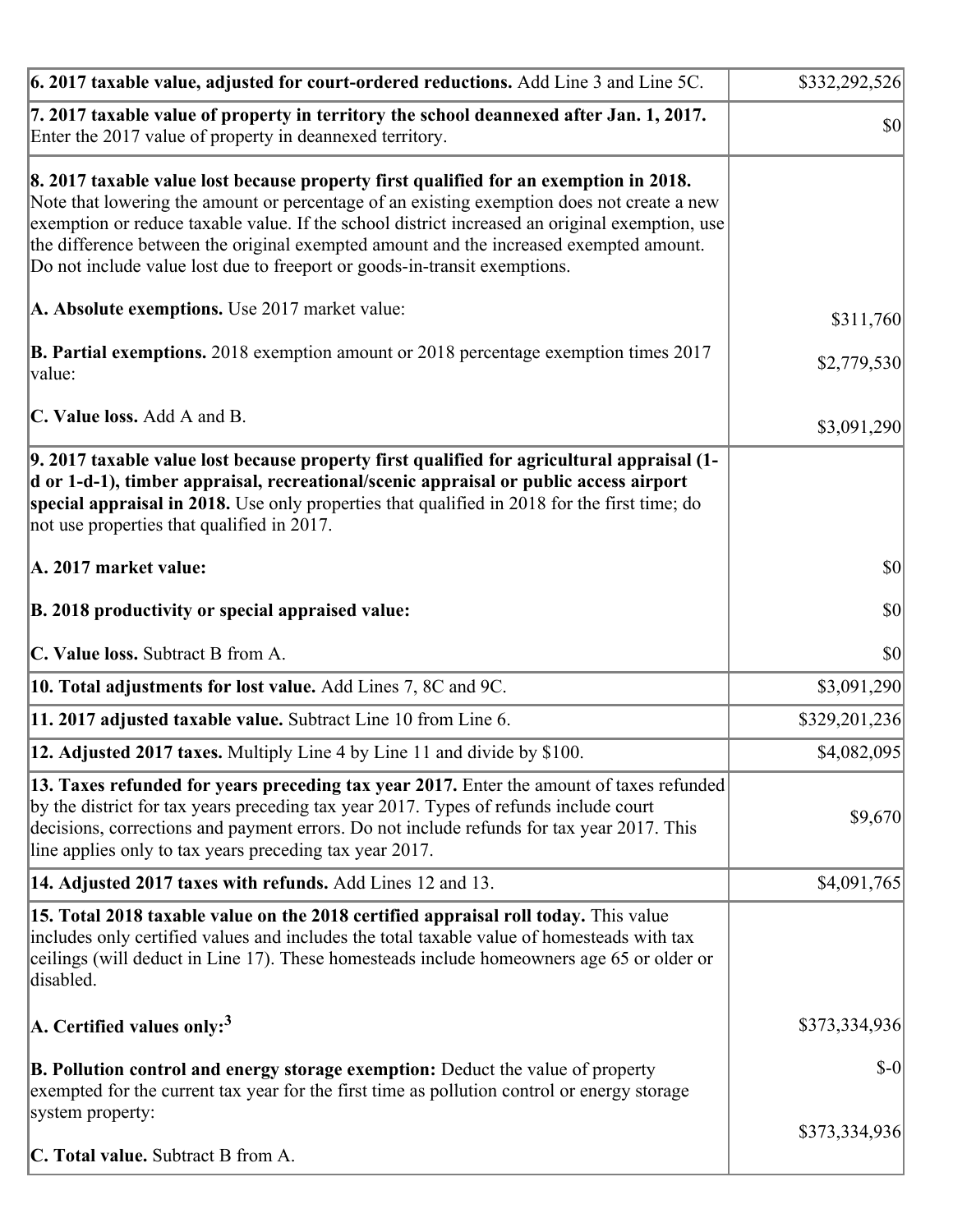| 16. Total value of properties under protest or not included on certified appraisal roll.                                                                                                                                                                                                                                                                                                                                                                                                                                                                                                                                                                                                                  |                  |
|-----------------------------------------------------------------------------------------------------------------------------------------------------------------------------------------------------------------------------------------------------------------------------------------------------------------------------------------------------------------------------------------------------------------------------------------------------------------------------------------------------------------------------------------------------------------------------------------------------------------------------------------------------------------------------------------------------------|------------------|
| A. 2018 taxable value of properties under protest. The chief appraiser certifies a list of<br>properties still under ARB protest. The list shows the appraisal district's value and the<br>taxpayer's claimed value, if any, or an estimate of the value if the taxpayer wins. For each of<br>the properties under protest, use the lowest of these values. Enter the total value.                                                                                                                                                                                                                                                                                                                        | $ 10\rangle$     |
| B. 2018 value of properties not under protest or included on certified appraisal roll.<br>The chief appraiser gives school districts a list of those taxable properties that the chief<br>appraiser knows about, but are not included in the appraisal roll certification. These<br>properties are not on the list of properties that are still under protest. On this list of<br>properties, the chief appraiser includes the market value, appraised value and exemptions for<br>the preceding year and a reasonable estimate of the market value, appraised value and<br>exemptions for the current year. Use the lower market, appraised or taxable value (as<br>appropriate). Enter the total value. | $ 10\rangle$     |
| C. Total value under protest or not certified: Add A and B.                                                                                                                                                                                                                                                                                                                                                                                                                                                                                                                                                                                                                                               | $ 10\rangle$     |
| 17. 2018 tax ceilings and Chapter 313 limitations.<br>A. Enter 2018 total taxable value of homesteads with tax ceilings. These include the<br>homesteads of homeowners age 65 or older or disabled. <sup>4</sup>                                                                                                                                                                                                                                                                                                                                                                                                                                                                                          | \$35,152,546     |
| B. Enter 2018 total taxable value of applicable Chapter 313 limitations when<br>calculating effective M&O taxes. Enter zero when calculating effective debt service taxes.<br>(Use these numbers on the advice of your legal counsel.) <sup>5</sup>                                                                                                                                                                                                                                                                                                                                                                                                                                                       | \$0              |
| C. Add A and B.                                                                                                                                                                                                                                                                                                                                                                                                                                                                                                                                                                                                                                                                                           | \$35,152,546     |
| 18. 2018 total taxable value. Add Lines 15C and 16C. Subtract Line 17C.                                                                                                                                                                                                                                                                                                                                                                                                                                                                                                                                                                                                                                   | \$338,182,390    |
| 19. Total 2018 taxable value of properties in territory annexed after Jan. 1, 2017.<br>Include both real and personal property. Enter the 2018 value of property in territory<br>annexed by the school district.                                                                                                                                                                                                                                                                                                                                                                                                                                                                                          | \$0              |
| 20. Total 2018 taxable value of new improvements and new personal property located<br>in new improvements. New means the item was not on the appraisal roll in 2017. New<br>additions to existing improvements may be included if the appraised value can be<br>determined. New personal property in a new improvement must have been brought into the<br>school district after Jan. 1, 2017, and be located in a new improvement.                                                                                                                                                                                                                                                                        | \$4,110,168      |
| 21. Total adjustments to the 2018 taxable value. Add Lines 19 and 20.                                                                                                                                                                                                                                                                                                                                                                                                                                                                                                                                                                                                                                     | \$4,110,168      |
| 22. 2018 adjusted taxable value. Subtract Line 21 from Line 18.                                                                                                                                                                                                                                                                                                                                                                                                                                                                                                                                                                                                                                           | \$334,072,222    |
| <b>23. 2018 effective tax rate.</b> Divide Line 14 by Line 22 and multiply by \$100.                                                                                                                                                                                                                                                                                                                                                                                                                                                                                                                                                                                                                      | \$1.224814/\$100 |
| 24. 2018 effective tax rate for ISDs with Chapter 313 Limitations. Add together the<br>effective tax rates for M&O and debt service for those school districts that participate in an<br>applicable Chapter 313 limitations agreement.                                                                                                                                                                                                                                                                                                                                                                                                                                                                    | \$0/\$100        |

<sup>3</sup>Tex. Tax Code Section 26.012(6)

 $2$ Tex. Tax Code Section 26.012(6)

 ${}^{4}$ Tex. Tax Code Section 26.012(6)(A)(i)

 $5$ Tex. Tax Code Section 26.012(6)(A)(ii)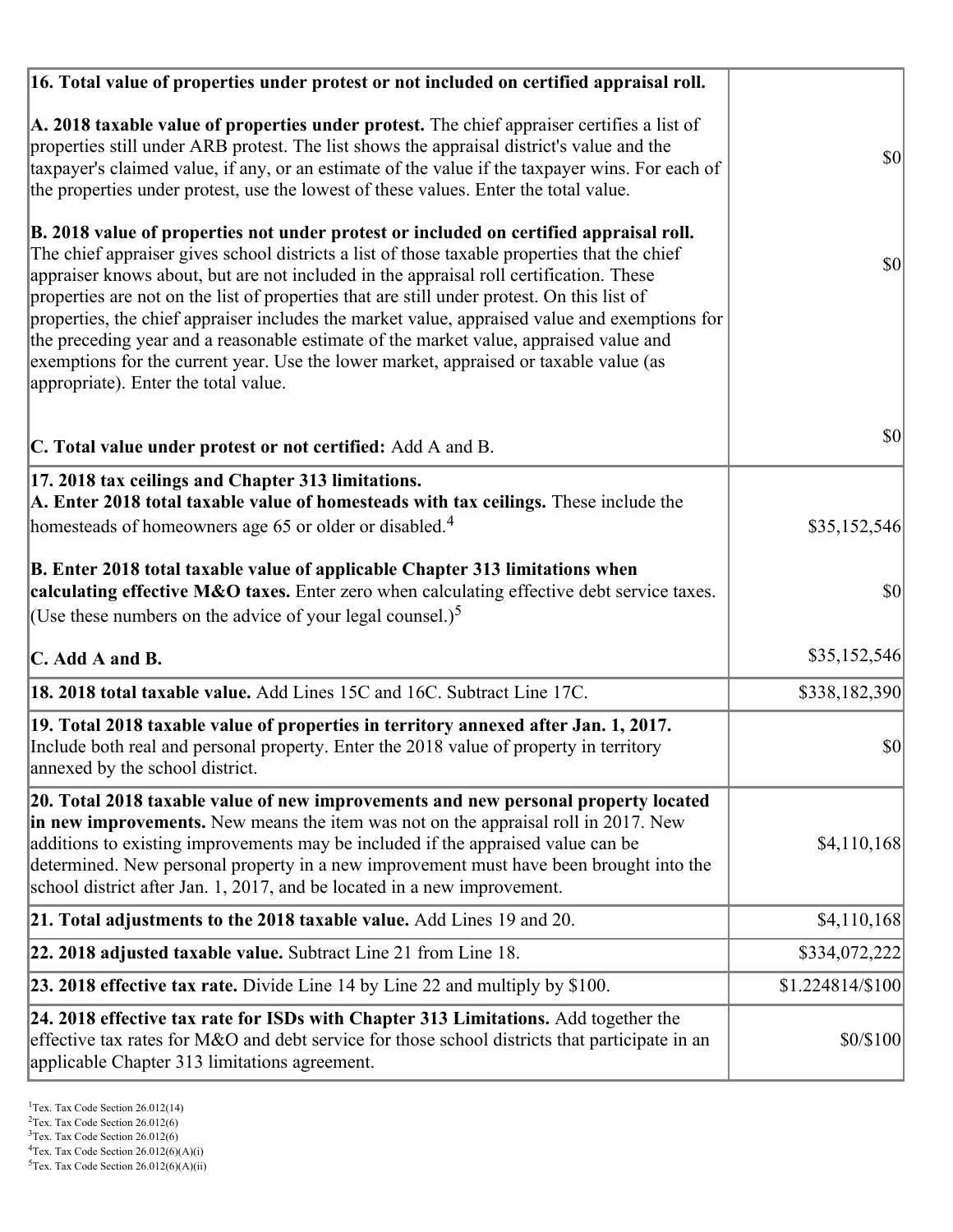## **STEP 2: Rollback Tax Rate**

Most school districts calculate a rollback tax rate that is split into two separate rates:

- 1. **Maintenance and Operations (M&O):** School districts must use the lesser amount of the following methods to calculate the M&O rate:
	- Four cents (\$0.04) PLUS current year's compression rate multiplied by \$1.50 (usually \$1) PLUS any additional cents approved by voters at a 2006 or subsequent rollback election; OR
	- Current year's compression rate multiplied by six cents (usually four cents) PLUS effective M&O rate which includes school formula funding calculations.<sup>6</sup>
- 2. **Debt:** The debt tax rate includes the debt service necessary to pay the school district's debt payments in the coming year. This rate accounts for principal and interest on bonds and other debt secured by property tax revenue.

In most cases the rollback tax rate exceeds the effective tax rate, but occasionally decreases in a school district's debt service will cause the effective tax rate to be higher than the rollback tax rate.

| <b>Rollback Tax Rate Activity</b>                                                                                                                                                                                                                                                                                                                                        | <b>Amount/Rate</b> |
|--------------------------------------------------------------------------------------------------------------------------------------------------------------------------------------------------------------------------------------------------------------------------------------------------------------------------------------------------------------------------|--------------------|
| 25. Maintenance and operations (M&O) tax rate. Enter \$1.50 OR the 2005 adopted<br>M&O rate if voters approved a rate higher than \$1.50.                                                                                                                                                                                                                                | \$1.500000/\$100   |
| $26.$ Multiply line 25 times $0.6667$                                                                                                                                                                                                                                                                                                                                    | \$1.000050/\$100   |
| 27. 2018 rollback $M&O$ rate. Use the lesser of the M $&O$ rate as calculated in Tax Code<br>Section $26.08(n)(2)(A)$ and (B).                                                                                                                                                                                                                                           | \$1.040050/\$100   |
| 28. Total 2018 debt to be paid with property tax revenue.<br>Debt means the interest and principal that will be paid on debts that:<br>$(1)$ Are paid by property taxes,<br>$(2)$ Are secured by property taxes,<br>$(3)$ Are scheduled for payment over a period longer than one year, and<br>$(4)$ Are not classified in the school district's budget as M&O expenses. |                    |
| A. Debt includes contractual payments to other school districts that have incurred debt on<br>behalf of this school district, if those debts meet the four conditions above. Include only<br>amounts that will be paid from property tax revenue. Do not include appraisal district budget<br>payments. Enter debt amount:                                               | \$286,192          |
| B. Subtract unencumbered fund amount used to reduce total debt.                                                                                                                                                                                                                                                                                                          | $ 10\rangle$       |
| C. Subtract state aid received for paying principal and interest on debt for facilities through<br>the existing debt allotment program and/or instructional facilities allotment program.                                                                                                                                                                                | \$0                |
| D. Adjust debt: Subtract B and C from A.                                                                                                                                                                                                                                                                                                                                 | \$286,192          |
| 29. Certified 2017 excess debt collections. Enter the amount certified by the collector.                                                                                                                                                                                                                                                                                 | $ 10\rangle$       |
| 30. Adjusted 2018 debt. Subtract line 29 from line 28D.                                                                                                                                                                                                                                                                                                                  | \$286,192          |
| 31. Certified 2018 anticipated collection rate. Enter the rate certified by the collector. If<br>the rate is 100 percent or greater, enter 100 percent.                                                                                                                                                                                                                  | 100.00%            |
| 32. 2018 debt adjusted for collections. Divide line 30 by line 31.                                                                                                                                                                                                                                                                                                       | \$286,192          |
| 33. 2018 total taxable value. Enter amount on line 18.                                                                                                                                                                                                                                                                                                                   | \$338,182,390      |
| 34. 2018 debt tax rate. Divide line 32 by line 33 and multiply by \$100.                                                                                                                                                                                                                                                                                                 | \$0.084626/\$100   |
| 35. 2018 rollback tax rate. Adds lines 27 and 34.                                                                                                                                                                                                                                                                                                                        | \$1.124676/\$100   |